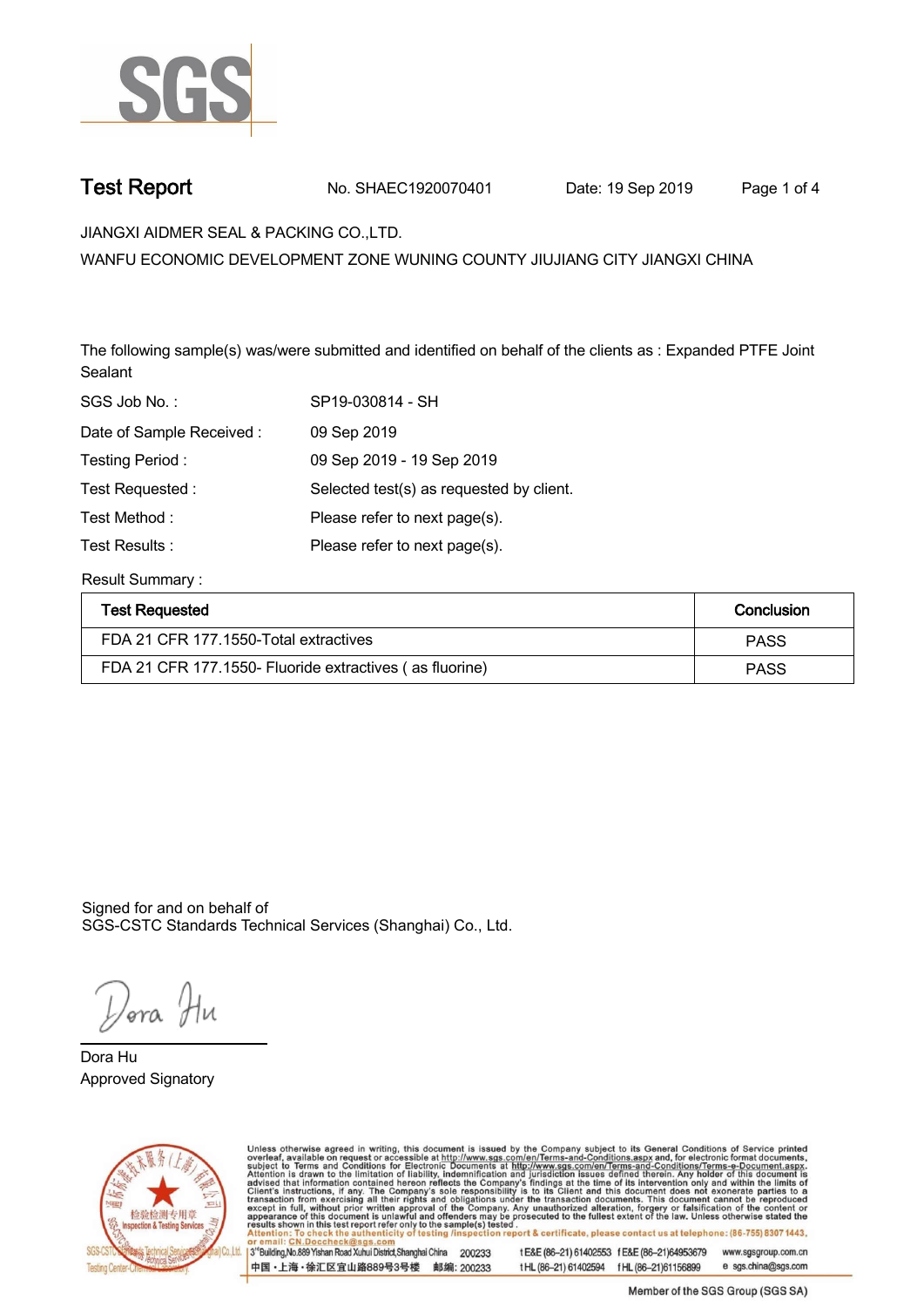

**Test Report. No. SHAEC1920070401** Date: 19 Sep 2019 Page 2 of 4



**Test Results :.**

**Test Part Description : .**

| Specimen No.    | <b>SGS Sample ID</b> | <b>Description</b> | <b>Material</b>         |
|-----------------|----------------------|--------------------|-------------------------|
|                 |                      |                    | (claimed by the client) |
| SN <sub>1</sub> | SHA19-200704.001     | White solid        | <b>PTFE</b>             |

### **Remarks :**

 **(1) mg/dm² = milligram per square decimeter (2) mg/kg = milligram per kilogram (3) ℃= degree Celsius (4) < = less than (5) MDL = Method Detection Limit (6) ND = Not Detected ( < MDL)**

# **FDA 21 CFR 177.1550-Total extractives.**

**Test Method :. With reference to FDA 21 CFR 177.1550 .**

| Simulant Used   | Time   | Temperature           | Max. Permissible           | Result of 001                | Conclusion  |
|-----------------|--------|-----------------------|----------------------------|------------------------------|-------------|
|                 |        |                       | Limit                      | Total extractives            |             |
| Distilled water | 2hr(s) | Reflux<br>temperature | $0.2$ mg/inch <sup>2</sup> | $0.2$ mg/inch <sup>2</sup> # | <b>PASS</b> |
| 50% Ethanol     | 2hr(s) | Reflux<br>temperature | $0.2$ mg/inch <sup>2</sup> | $< 0.1$ mg/inch <sup>2</sup> | <b>PASS</b> |
| n-Heptane       | 2hr(s) | Reflux<br>temperature | $0.2$ mg/inch <sup>2</sup> | $< 0.1$ mg/inch <sup>2</sup> | <b>PASS</b> |
| Ethyl acetate   | 2hr(s) | Reflux<br>temperature | $0.2$ mg/inch <sup>2</sup> | $< 0.1$ mg/inch <sup>2</sup> | <b>PASS</b> |

## **FDA 21 CFR 177.1550- Fluoride extractives ( as fluorine).**

| Test Method :        | With reference to FDA 21 CFR 177.1550 |                       |                             |                                                           |             |
|----------------------|---------------------------------------|-----------------------|-----------------------------|-----------------------------------------------------------|-------------|
| <b>Simulant Used</b> | <b>Time</b>                           | Temperature           | Max. Permissible<br>Limit   | Result of 001<br>Fluoride<br>extractives (as<br>fluorine) | Conclusion  |
| 50% Ethanol          | 2hr(s)                                | Reflux<br>temperature | $0.03$ mg/inch <sup>2</sup> | $< 0.03$ mg/inch <sup>2</sup>                             | <b>PASS</b> |



Unless otherwise agreed in writing, this document is issued by the Company subject to its General Conditions of Service printed overleaf, available on request or accessible at http://www.sgs.com/en/Terms-and-Conditions.asp 3<sup>rd</sup>Building, No.889 Yishan Road Xuhui District, Shanghai China 200233 t E&E (86-21) 61402553 f E&E (86-21)64953679 www.sgsgroup.com.cn

t HL (86-21) 61402594 f HL (86-21) 61156899

中国·上海·徐汇区宜山路889号3号楼 邮编: 200233

Member of the SGS Group (SGS SA)

e sgs.china@sgs.com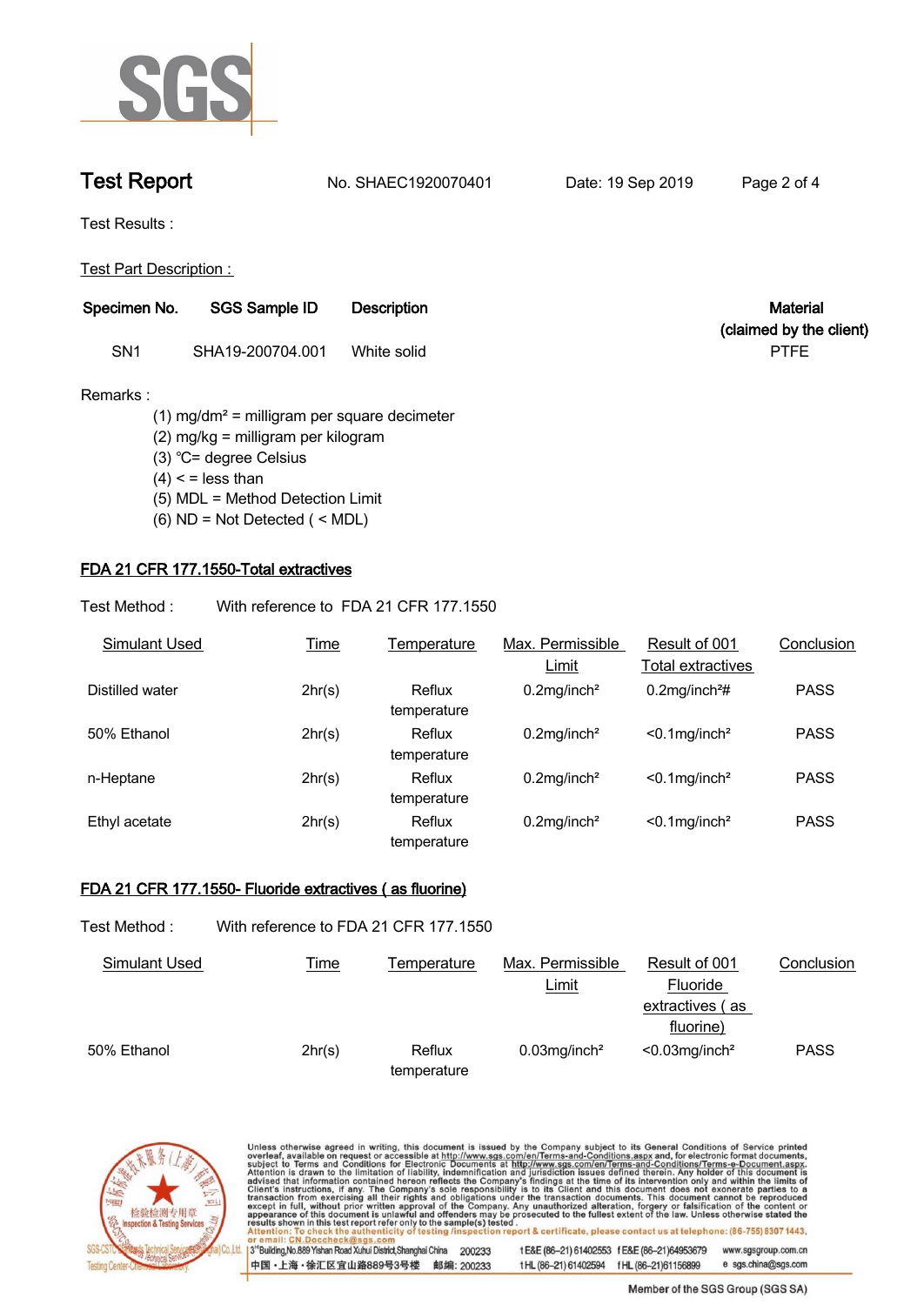

| <b>Test Report</b> |        | No. SHAEC1920070401   |                             | Date: 19 Sep 2019             | Page 3 of 4 |
|--------------------|--------|-----------------------|-----------------------------|-------------------------------|-------------|
| Ethyl acetate      | 2hr(s) | Reflux<br>temperature | $0.03$ mg/inch <sup>2</sup> | $< 0.03$ mg/inch <sup>2</sup> | <b>PASS</b> |
| n-Heptane          | 2hr(s) | Reflux<br>temperature | $0.03$ mg/inch <sup>2</sup> | $< 0.03$ mg/inch <sup>2</sup> | <b>PASS</b> |
| Distilled water    | 2hr(s) | Reflux<br>temperature | $0.03$ mg/inch <sup>2</sup> | $< 0.03$ mg/inch <sup>2</sup> | <b>PASS</b> |



Unless otherwise agreed in writing, this document is issued by the Company subject to its General Conditions of Service printed overleaf, available on request or accessible at http://www.sgs.com/en/Terms-and-Conditions.asp

3<sup>rd</sup>Building, No.889 Yishan Road Xuhui District, Shanghai China 200233 中国·上海·徐汇区宜山路889号3号楼 邮编: 200233 t E&E (86-21) 61402553 f E&E (86-21)64953679 www.sgsgroup.com.cn

t HL (86-21) 61402594 f HL (86-21) 61156899

Member of the SGS Group (SGS SA)

e sgs.china@sgs.com